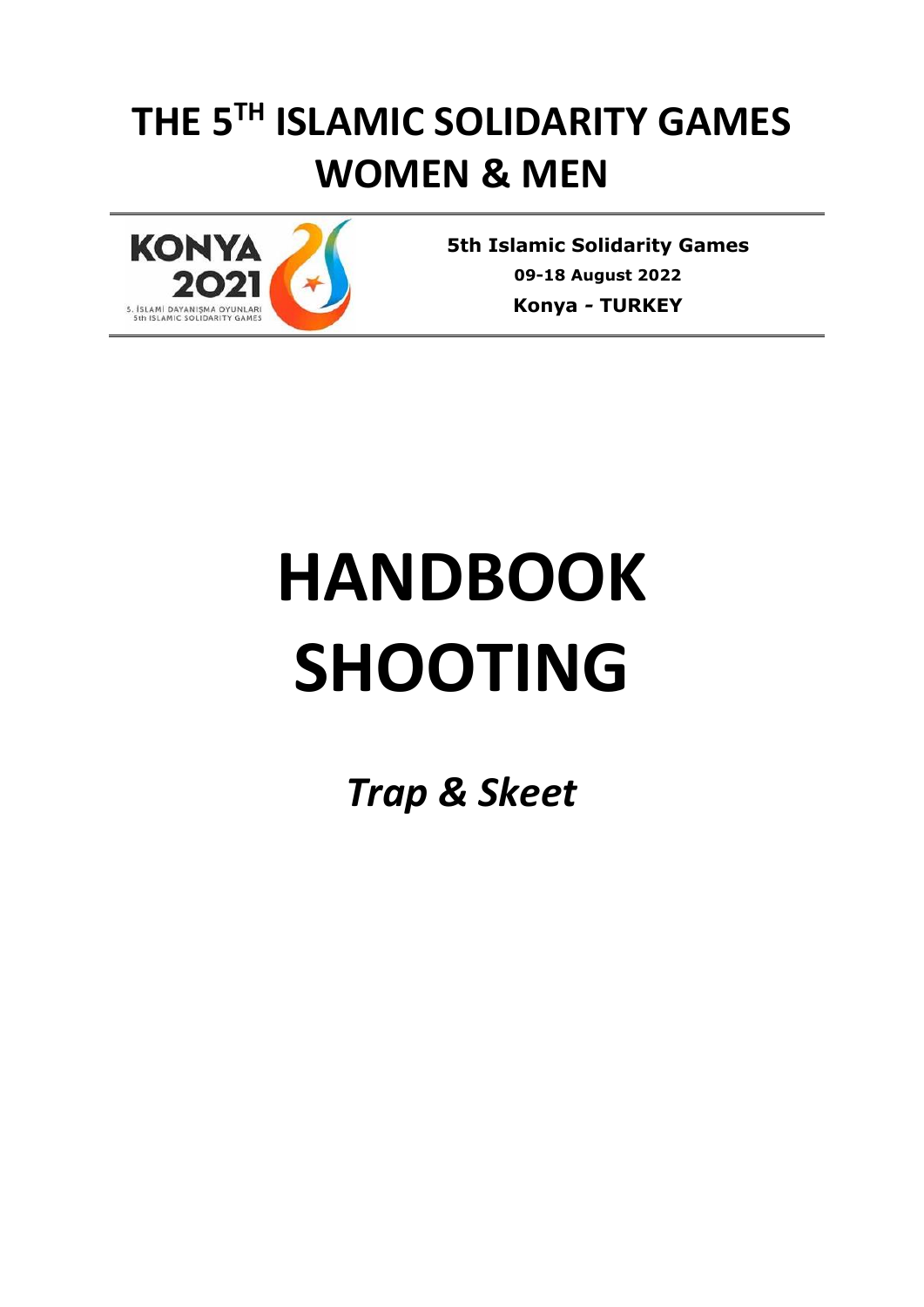### **Introduction**

| <b>Title</b>                     | <b>Sport Handbook-Shooting (Trap-Skeet)</b>          |  |
|----------------------------------|------------------------------------------------------|--|
| <b>Headnote</b>                  | This document provides a summary of the requirements |  |
|                                  | and technical guidelines for Shooting competitions.  |  |
| Version                          | 1.3                                                  |  |
| Date of Issue                    | 10.01.2022                                           |  |
| <b>Status</b>                    | <b>Final Version</b>                                 |  |
| <b>Document Owner</b>            | <b>Halis Yunus ERSOZ</b>                             |  |
| <b>Name of Organizer</b>         | Fatih UYSAL                                          |  |
| <b>Issuing Organization Name</b> | <b>TISGOC</b>                                        |  |
| Category                         | Sport-Technical                                      |  |
| <b>Access Restrictions</b>       | <b>TISGOC UNCLASSIFIED</b>                           |  |

# **Handbook Revision Review**

| <b>Version</b> | Date       | <b>Author</b>                              | <b>Summary Flow</b>            |
|----------------|------------|--------------------------------------------|--------------------------------|
| 1.0            | 08.10.2021 | <b>Turkish Shooting Federation</b>         | <b>First Draft</b>             |
| 1.1            | 12.11.2021 | Sports Directorate                         | General comments and revisions |
| 1.2            | 17.12.2021 | <b>ISSF</b>                                | General comments and revisions |
| 1.3            | 24.01.2022 | International Shooting Sport<br>Federation | <b>Final Version</b>           |

## **Abbreviations and Terminology**

| <b>Title</b>                                          | Abbreviation      | <b>Notes</b> |
|-------------------------------------------------------|-------------------|--------------|
| <b>Islamic Solidarity Sports Federation</b>           | <b>ISSF</b>       |              |
| Turkish Islamic Solidarity Games Organizing Committee | <b>TISGOC</b>     |              |
| 5th Konya Islamic Solidarity Games                    | <b>KONYA 2021</b> |              |
| National Olympic Committee                            | <b>NOC</b>        |              |
| International Shooting Sport Federation               | <b>ISSF</b>       |              |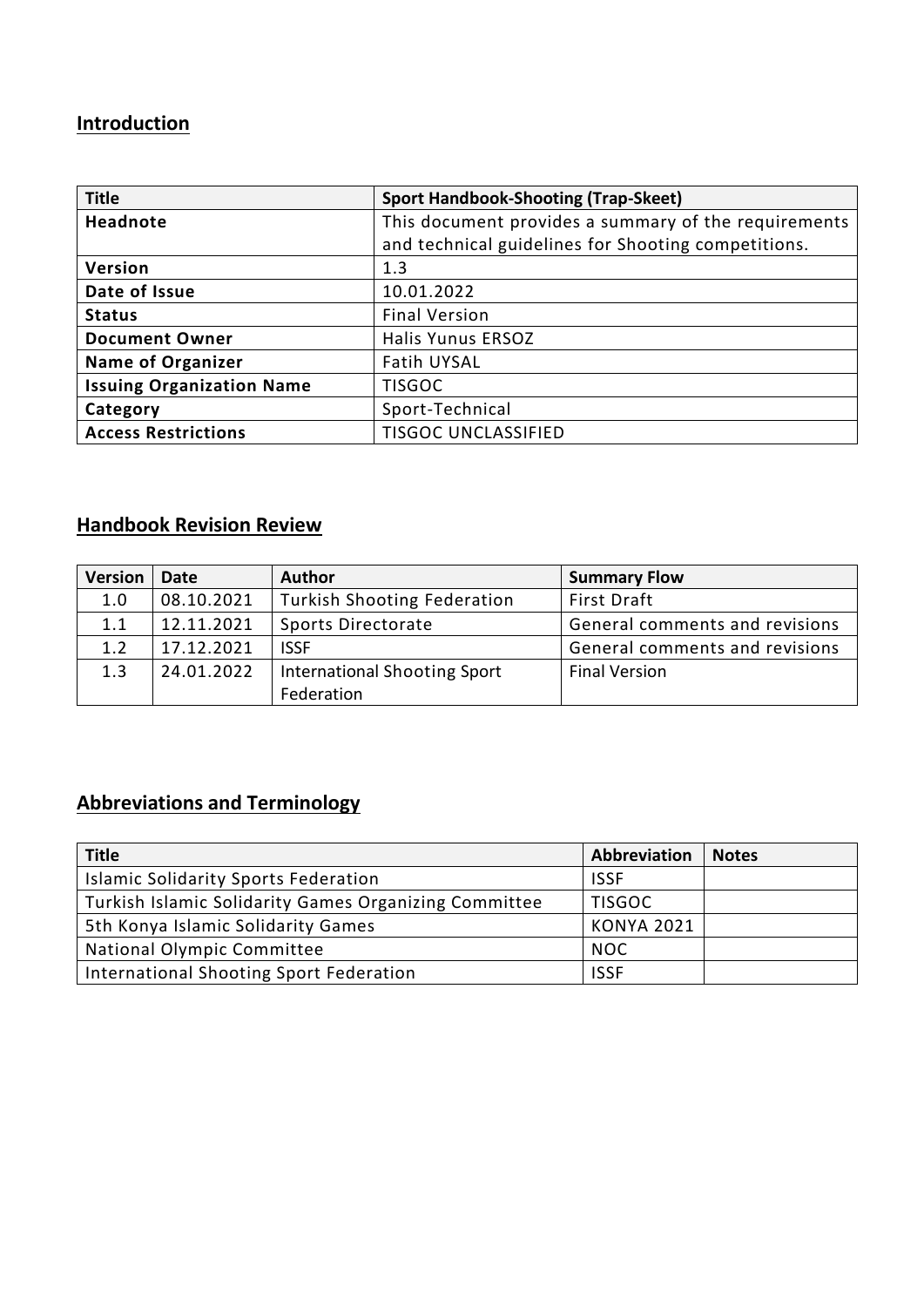#### **TECHNICAL RULES**

#### **1. COMPETITION RULES AND REGULATIONS**

1.1 The 5<sup>th</sup> Islamic Solidarity Games, Konya 2021 Shooting (Trap-Skeet) competitions will be conducted in accordance with the International Shooting Sport Federation (ISSF) competitions.

**1.2** Issues not covered by ISSF rules will be dealt with according to the following: For technical issues, the ISSF Rules are binding, for General Issues and Rules, (ISSF) General technical rules handbook should be consulted. (www.issf-sports.org.), [\(www.taf.gov.tr\)](http://www.taf.gov.tr/)

#### **2. COMPETITION MANAGEMENT**

**2.1** Competitions will be held under the authority of the ISSF, by TISGOC, in accordance with the ISSF Rules, and under the supervision of the Technical Committee.

**2.2** Technical Delegates are appointed by ISSF or TAAF.

**2.3** Turkish Shooting and Hunting Federation (TAAF) will support the appointment of national technical officials to be approved by the Technical Delegate.

#### **3. LOCATION AND COMPETITION SCHEDULE**

**3.1** The competitions will be held at Konya Saraçoğlu Sports Facilities Trap-Skeet Shooting Range on 10-15 August 2022.

**3.2** The Shooting Range will be prepared for the participating teams, according to the schedule prepared by the Organizing Committee, and will be announced to the teams participating in the competitions.

**3.3** Official training will be held in series in accordance with the competition schedule and the shooting schedule for Trap-Skeet individual and team athletes.

**3.4** All athletes will participate in official training with official competition uniforms. Shooting equipment will be checked during the official training.

**3.5** The scoring system operations and the result information flow to be used for scoring during the competition will support the athletes and trainers during the official training check. **3.6** Athlete back numbers will be distributed before the start of the ranking shootings. Athletes will wear their back numbers throughout the competition.

#### **4. TECHNICAL MEETING**

**4.1** The technical meeting will be held one (1) day before the start of the competition.

The following people will attend the meeting;

- -Technical Delegate,
- Competition Chief Referee,
- -TAAF Representative,

-Two members from all participating teams (Manager and Coach)

#### **5. COMPETITION AND PARTICIPATION**

**5.1** The competitions will be held in the senior category for trap men and women, and skeet men and women in accordance with the competition instructions of the International Shooting Sport Federation (ISSF) and the Turkish Shooting and Hunting Federation (TAAF).

**5.2** Apart from trap senior men and women and skeet senior men and women categories, trap mixed team and skeet mixed team competition will be held in the senior category in accordance with the competition instructions of the International Shooting Sport Federation (ISSF) and Turkish Shooting and Hunting Federation (TAAF).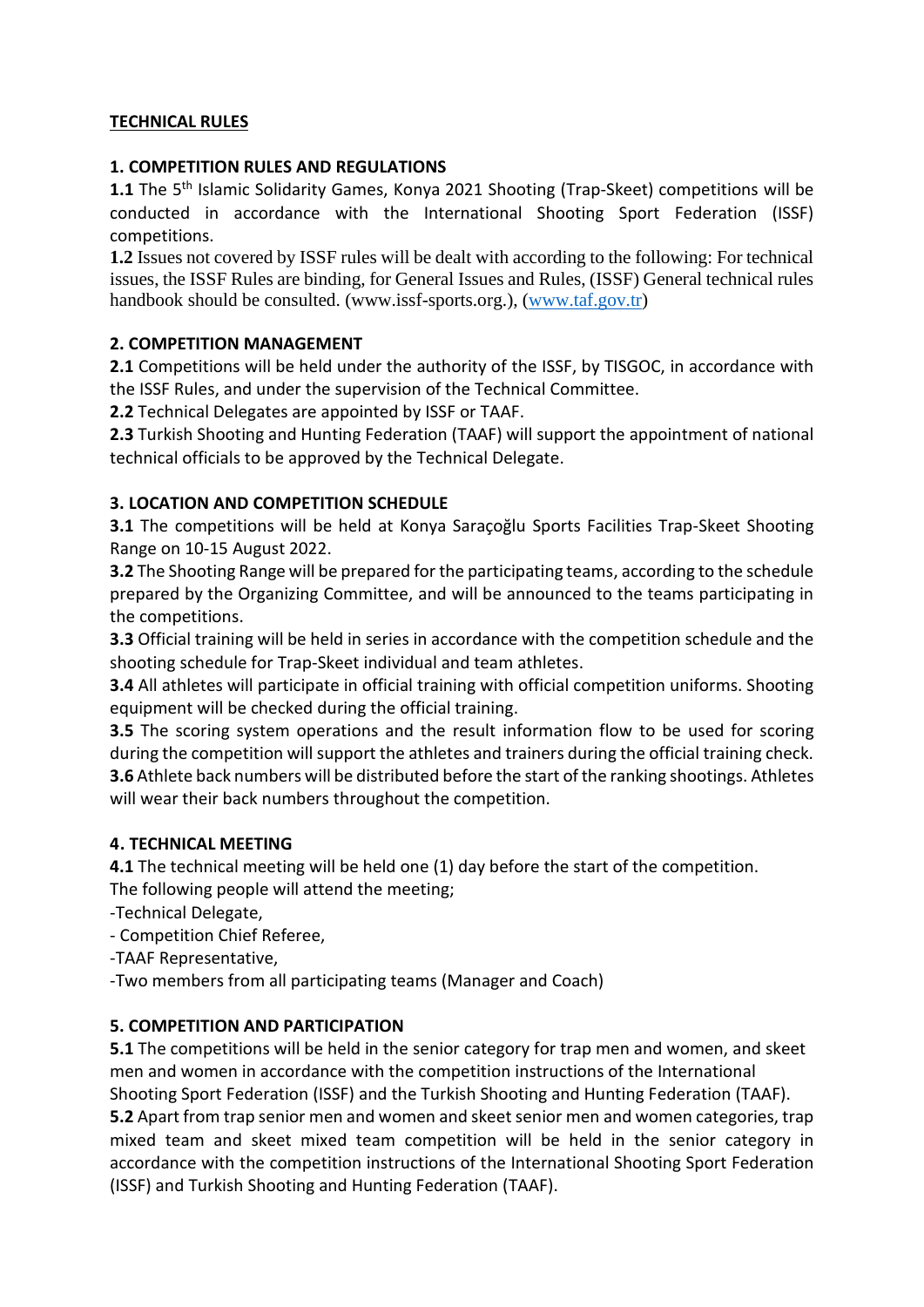**5.3** Shotgun events. NOC's may enter a maximum of three (3) athletes per individual shotgun event, who may participate also as one (1) team in team events.

**5.4** Individual and team competitions will consist of two stages of qualification series and final competitions. Mixed team final competition will consist of 'Bronze Medal' and 'Silver / Gold Medal' competitions. In final competitions, the current general technical rules published by the International Shooting Sport Federation (ISSF) will be applied.

**5.5** Competition referee is appointed by the International Shooting Sport Federation (ISSF) and the Turkish Shooting and Hunting Federation (TAAF).

**5.6** Competition decision procedures for objections and breakdowns in qualifying series and final competitions will be conducted in accordance with the International Shooting Sport Federation (ISSF) rules.

**5.7** Throughout competitions, every controversial issues or issues not included in rules will be decided by the competition jury in accordance with the International Shooting Sport Federation (ISSF) General Technical Rules.

#### **6. COMPETITION FORMAT**

**6.1** As competition format, the International Shooting Sport Federation (ISSF) Rules will be applied.

The competitions will be conducted in two (2) stages:

a) QUALIFICATIONS

b) FINALS

|                                | Number of Shots |                  |  |
|--------------------------------|-----------------|------------------|--|
| <b>PLATE SHOTS</b>             | Individual Men  | Individual Women |  |
| $\vert$ Trap (in rounds of 25) | $125 + Find$    | $125 + Find$     |  |
| Skeet (in rounds of 25)        | $125 +$ Final   | $125 + Find$     |  |

|                         | Number of Shots                                                     |
|-------------------------|---------------------------------------------------------------------|
| <b>PLATE SHOTS</b>      | <b>Mixed Team</b>                                                   |
| Trap (in rounds of 25)  | [75 + Finals (Consisting of a Bronze and a Gold/Silver Medal Match) |
| Skeet (in rounds of 25) | [75 + Finals (Consisting of a Bronze and a Gold/Silver Medal Match) |

#### **7. COMPETITION SCHEDULE**

| <b>Date</b>    | Time            | <b>Activity</b>                                  |
|----------------|-----------------|--------------------------------------------------|
| 09 August 2022 | $09:30 - 18:00$ | <b>Official Training &amp; Equipment Control</b> |
| 10 August 2022 | 09:30           | Ranking shots Day 1 (Trap)                       |
| 11 August 2022 | 09:30           | Ranking shots Day 2 Trap                         |
|                | 14:00           | Final competitions Trap/Women (SF1, SF2, MM)     |
|                | 15:30           | Final competition Trap/Men (SF1, SF2, MM)        |
|                | 17:00           | <b>Medals Ceremony</b>                           |
| 12 August 2022 | 09:30           | <b>Equipment Control</b>                         |